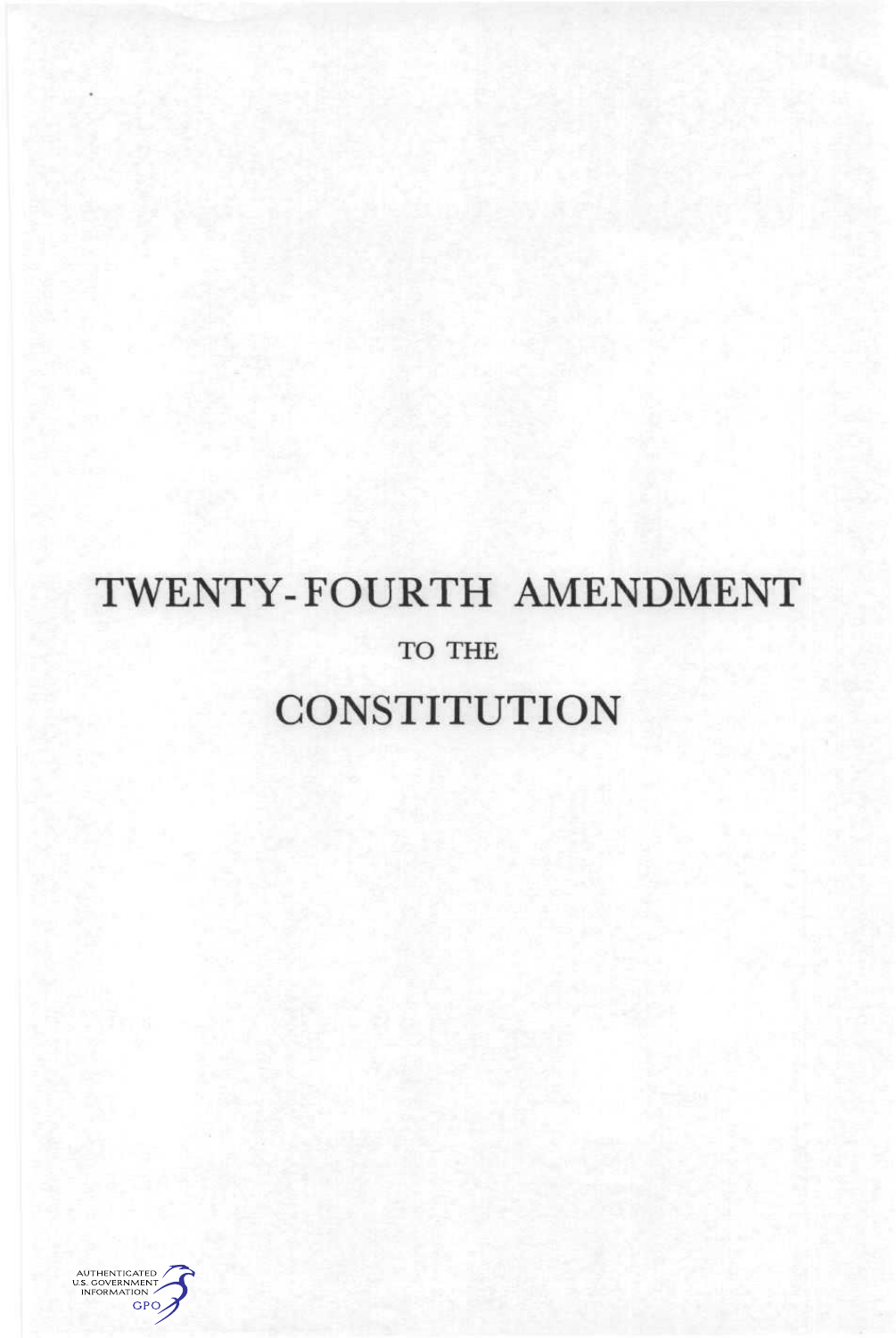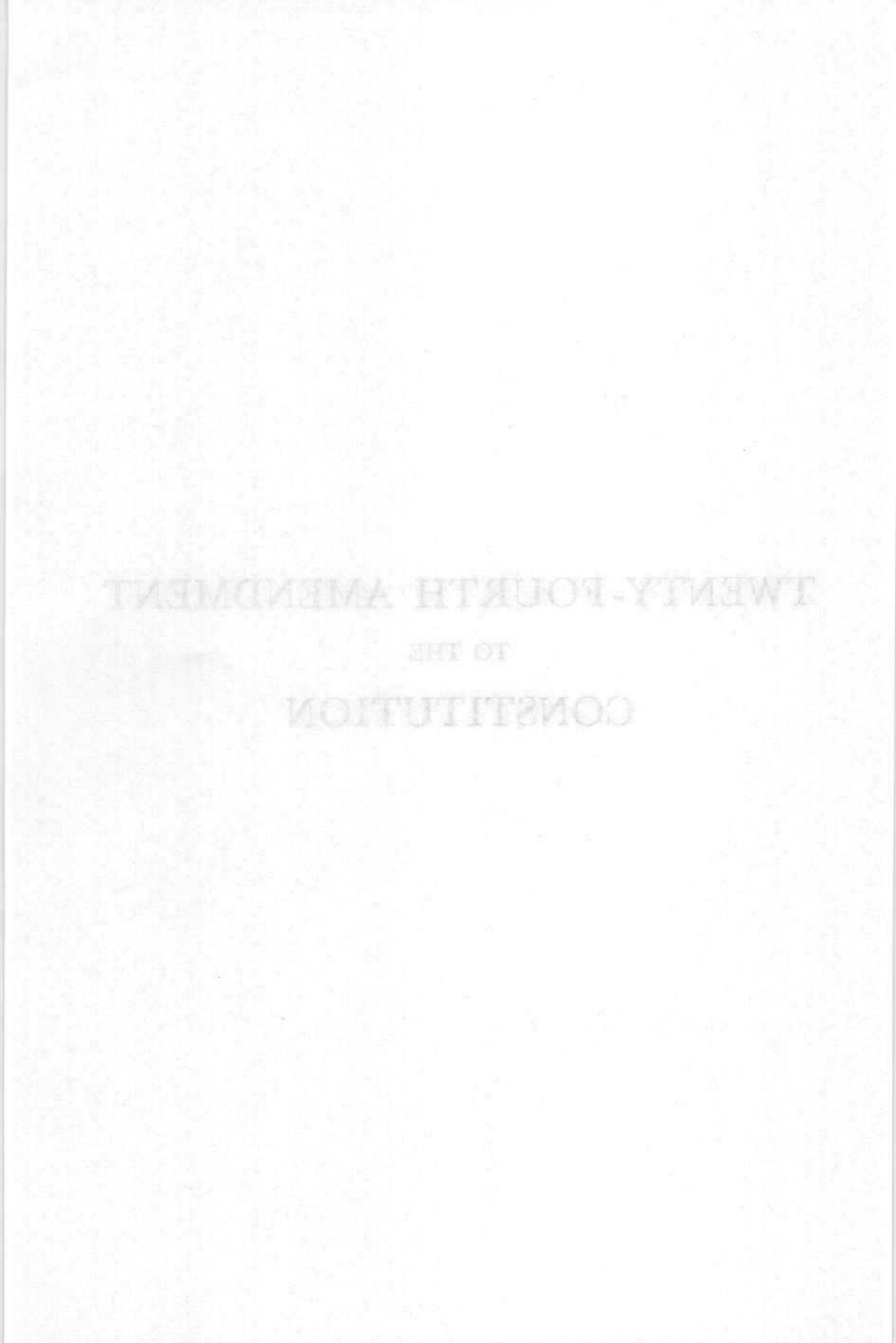# **AMENDMENT TO THE CONSTITUTION, 1964 ADMINI8TEAT0K OF GENEEAL SEEVICES UNITED STATES OF AMEEICA**

throughout the property are the property of the second section that the contribution of the second section of the second terms of the second terms of the second terms of the second terms of the second terms of the second t Yow, Uncolors, lat it known than I. Removed L. Boutin, Administration

The contract of the distribution of the community contract that the contract on a home as as a contract beginning to all the contract on a

be send the Consent Same Minutes and include also had

beams line must ym ter ofmintad annt I recurrence i active er a bil

Form to said City of Washington in the car the part of the standard

has bestimed some brasscoll and built me la nete

## *To all to whom these presents shall come, greeting:*

KNOW YE, That the Congress of the United States, at the second Twenty-fourth<br>ssion, eighty-seventh Congress begun at the City of Washington on Amendment to the session, eighty-seventh Congress begun at the City of Washington on Wednesday, the tenth day of January, in the year one thousand nine hundred and sixty-two, passed a Joint Resolution in the words and 76 Stat. 1259. figures as follows: to wit—

**SHOWAY** 

#### JOINT RESOLUTION

#### Proposing an amendment to the Constitution of the United States relating to the qualifications of electors.

*Resolved by the Senate and House of Representatives oj the United States of America in Congress assembled,* That the following article is hereby proposed as an amendment to the Constitution of the United States, which shall be valid to all intents and purposes as part of the Constitution only if ratified by the legislatures of three-fourths of the several States within seven years from the date of its submission by the Congress:

#### "ARTICLE —

"SECTION 1. The right of citizens of the United States to vote in any primary or other election for President or Vice' President, for electors for President or Vice President, or for Senator or Representative in Congress, shall not be denied or abridged by the United States or any State by reason of failure to pay any poll tax or other tax.

"SEC. 2. The Congress shall have power to enforce this article by appropriate legislation."

And, further, that it appears from official documents on file in the General Services Administration that the Amendment to the posed amendment. Constitution of the United States proposed as aforesaid has been ratified by the Legislatures of the States of Alaska, California, Colorado, Connecticut, Delaware, Florida, Hawaii, Idaho, Illinois, Indiana, Iowa, Kansas, Kentucky, Maine, Maryland, Massachusetts, Michigan, Minnesota, Missouri, Montana, Nebraska, Nevada, New Hampshire, New Jersey, New Mexico, New York, North Dakota, Ohio, Oregon, Pennsylvania, Rhode Island, South Dakota, Tennessee, Utah, Vermont, Washington, West Virginia, and Wisconsin.